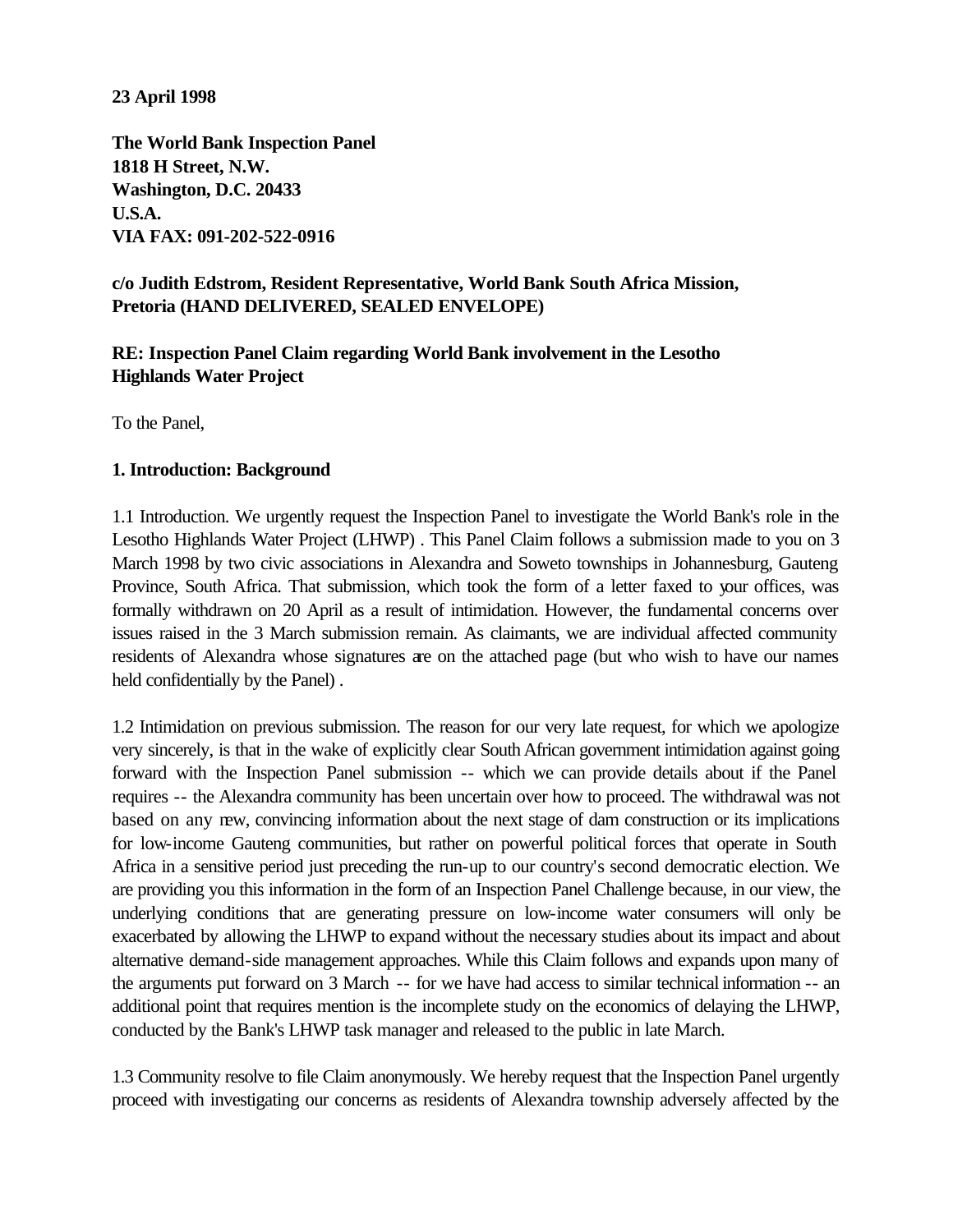LHWP, as laid out in this new Panel Claim. We ask that the Panel does so with the understanding that at this time we would rather remain anonymous in view of the chilling climate that now exists.

1.4 The LHWP. By way of background to the LHWP itself, concerns have often been expressed about design flaws associated with the first (completed) dam (Katse, Phase 1A). This Claim is based on the argument that "both Phase 1A and the next dam to be built -- Mohale (along with a diversion weir and tunnel to the Katse Reservoir), known as "Phase 1B" -- cause harm to the claimants and others similarly situated. Indeed we believe that a \$50 million World Bank loan for Phase 1B now being considered by the Executive Directors should be delayed until our concerns are addressed.

1.5 Original LHWP consultation with affected parties. The LHWP is the result of a 1986 treaty between the apartheid South Africa regime and a military regime in Lesotho that took power in a coup. By definition, hence, there was improper Bank consultation about the LHWP with these two states' citizens, many of whom in the mid-1980s were suffering imprisonment, torture and state- sanctioned murder for speaking out on behalf of democracy and development. This is not a theoretical issue, for during the 1980s the African National Congress formally opposed the LHWP. Under these circumstances, there was apparently no attention given by the World Bank design team to the concerns we have always had, in South Africa's impoverished urban townships, about the elimination of poverty, equity in resource allocation, universal access to water and water conservation. The result of not consulting was construction of a megaproject with many serious defects.

1.6 Recognition of flawed design process. The LHWP's legitimacy and the Bank's consultative process in project design have been called into question many times, and are beyond dispute. At an NGO conference on the LHWP in August 1996, for example, an official (Michael Potts) of the Development Bank of Southern Africa (DBSA) conceded, "Given the limited access to foreign funds by the South African government and the limitations on contractors' funding proposals --export credit was not available to South Africa -- a very complex treaty was negotiated to bypass [anti-apartheid financial] sanctions. In Lesotho the credibility of the treaty was also questioned because the military government ruling Lesotho at the time did not permit open debate on the treaty." In short, according to even the DBSA official, "The planning of the social aspects of the LHWP was subordinate to the technical planning. The environment within which the environmental action plan had to be implemented was not conducive to sustainable development."

1.7 Other social and ecological issues raised previously. Concerns about the LHWP are not limited to consumer issues. At 185 meters, Katse is the highest concrete dam in Africa and one of the largest infrastructure projects in the world. Phase 1A directly affected 2,000 people -- approximately 300 households and indirectly affected at least 20 000 more who lost the use of common resources or income through the submersion of 925ha of arable and 3000ha of grazing land. This has had enormous social, environmental, and economic impacts on the people of Lesotho. Recent surveys indicate dissatisfaction on the part of Lesotho residents with resettlement schemes and provisions for reimbursement. Phase 1B will inundate 550ha of extremely good cropland and will force resettlement of 400 families. Following erosion of much of Lesotho's arable land over the past three decades, only 9% of the country's soil is presently available for cultivation. The proposed Phase 1B will exacerbate this situation, and in addition will destroy the habitat of the Maluti Minnow (an endangered species), bearded vulture and four other species considered "globally threatened."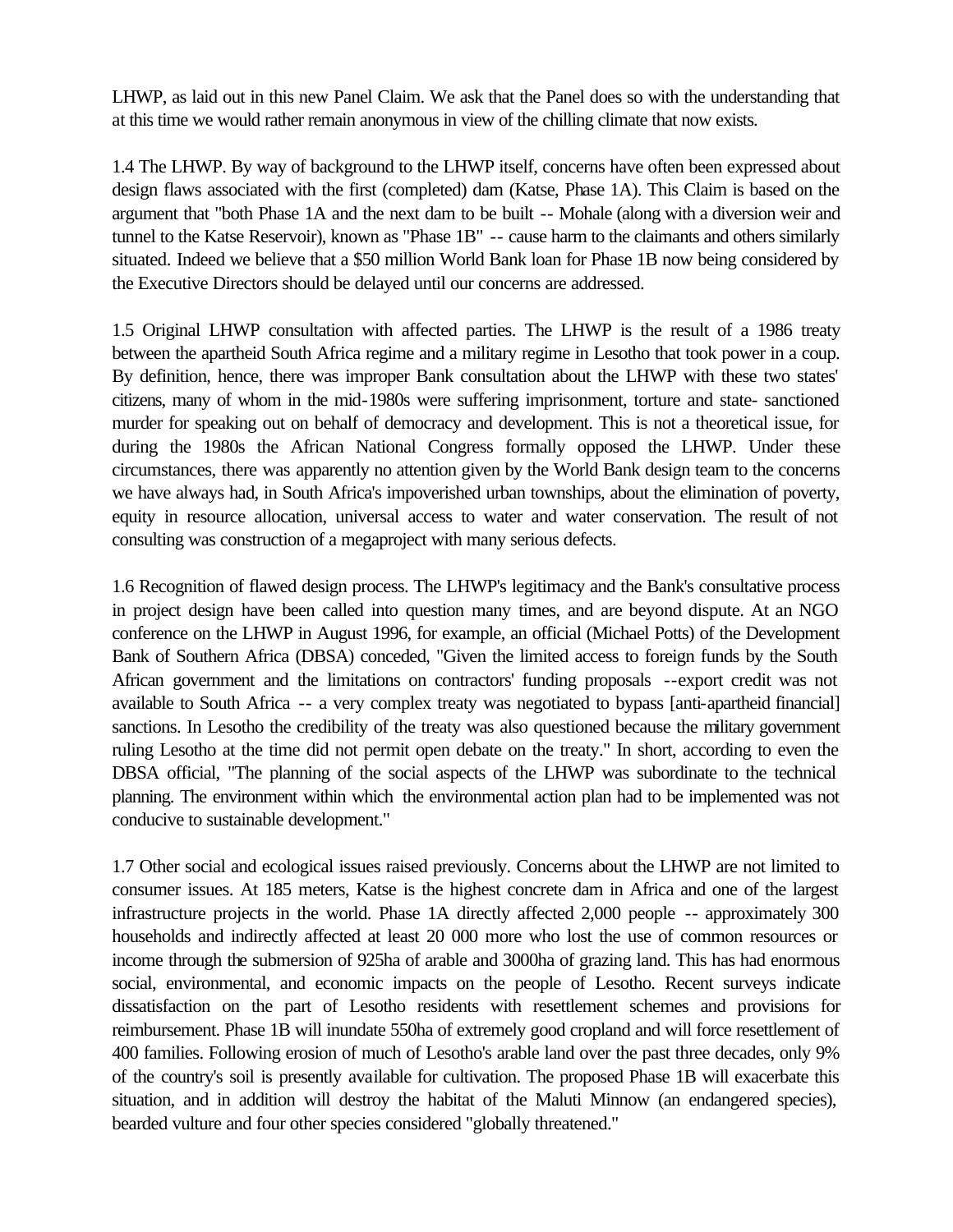1.8 Other implementation issues raised previously. Numerous complaints have arisen about the LHWP's implementation to date, including the lack of an initial Environmental Impact Assessment; a woefully inadequate social plan; flooding of ancestral burial grounds; an upsurge of social problems (including sexually transmitted disease and increased stock theft); poor labour relations that led to the murder of several workers by Lesotho police in September 1996; cost overruns due to an unanticipated need to line the Katse tunnels with cement; corruption on the Muela hydropower component of the project and funds established to devolve LHWP financial benefits to Lesotho's citizens; failure to account for soil erosion and sedimentation of the reservoir; and reservoir induced seismicity that in the village of Mapeleng generated a crack 1,5 km long that damaged nearly 70 houses. According to the leader of the Highlands Church Action Group, "The project shows no sensitivity to the impact on gender issues and roles of women." In addition, according to a leading academic at the University of the Free State, the effects on the Orange River catchment include a "considerable shortfall of water at the mouth... This will result in a river mouth that is either dry for years on end apart from exceptional floods or will be inundated by seawater intrusion." NGOs in Lesotho, South Africa and internationally have repeatedly brought these issues to the attention of World Bank staff (for example, at the 1996 conference and in continual correspondence between NGOs and the Bank LHWP task manager since)

1.9 World Bank role. The responsibility of the World Bank for social and ecological design problems, as well as the economic miscalculations described in more detail below, is also beyond dispute. The LHWP was initially funded by the World Bank with a US\$110 million loan on condition that South Africa stood surety. The Bank has repeatedly stated that its work on this project is small (just 5% of total project costs), thereby somehow implying that it is less liable for project problems. However, the following description from the Lesotho Highlands Development Authority implies a much more critical role: "The World Bank acted as a catalyst to bring all the financing together... It is also working to ensure that World Bank guidelines on resettlement and social impacts are met. The World Bank has the capacity to advise on ensuring that adequate attention is given to sensitive environmental issues. The World Bank's involvement assures lenders that the Project is a worthwhile investment opportunity." Thus the World Bank's role in this project extends beyond its role as a financial partner.. The presence of the Bank provides the catalyst that allows the project to exist, and is supposed to provide guarantees of technical assistance and leadership on mitigation of social and environmental impacts. By rushing this project and requesting approval for financing from Bank Executive Directors before necessary studies and public participation have taken place, Bank staff are undermining the credibility of the institution and the LHWP, and, we argue, are causing material harm to the people of South Africa and Lesotho.

1.10 South Africans' financial obligations. Part of that harm can be measured in rands and cents. According to the Bank, "In terms of the Treaty, South Africa bears the full costs of the project as well as the associated debt, except for a hydroelectric component which will supply all of Lesotho's power requirements and which is being financed 100% by Lesotho with donor assistance. Lesotho bears none of the 'costs linked to the water transfer component of; the project." As Water Affairs and Forestry Minister Kader Asmal put it in a speech to the 1996 Group for Environmental Monitoring Workshop on the LHWP, "The debt related to the water transfer part of this project will be redeemed by South Africa through income generated by the project. In other words, the end users will pay for the project, at tariffs well within the capabilities of the beneficiaries, making it economically viable." This is the crucial point of debate, and we want to assert that, in hindsight, Minister Asmal -- and World Bank staff who have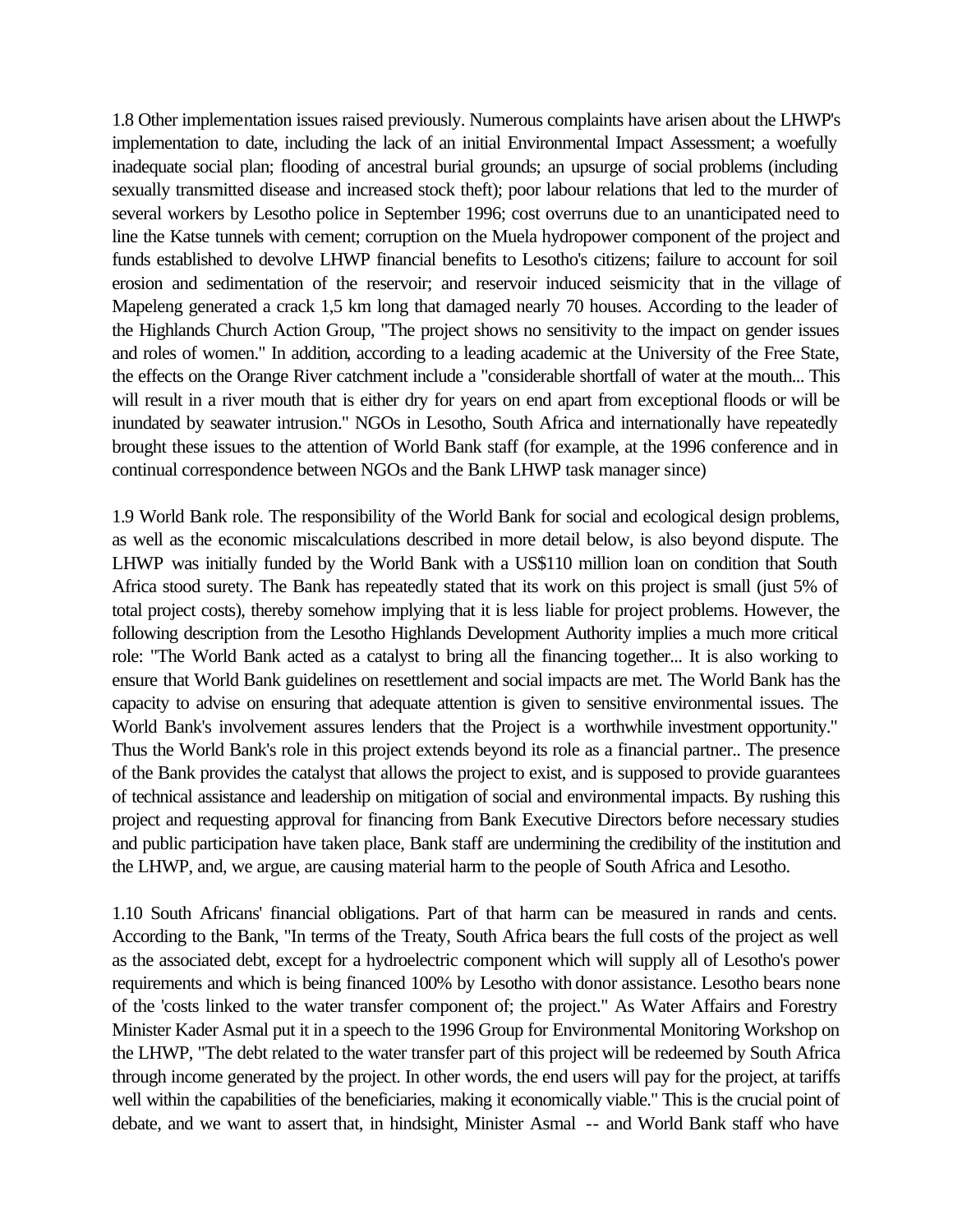advised him on water pricing, at retail level, for low-income residents of Gauteng townships are incorrect in this statement.

1.11 Relative water access by low-income consumers. Gauteng consumers bear the bulk of the LHWP costs, both for capital and recurrent expenditures. But millions of the province's low-income citizens are already beset by severe problems of poverty, disease, environmental decay, geographical segregation and women's oppression due to the inadequate levels and high costs of water and sanitation services. South Africa's inequality in access to water is striking. According to a recent Central Statistical Services Household Survey, only 27% of African households have running tap water inside their residences and only 34% have access to flush toilets. By consuming less than 2% of all South Africa's water, the country's black township residents together use less than a third of the amount used in middle- and upper-income swimming pools and gardens, not to mention white domestic (in-house) consumption or massive water wastage by white farmers who have had enormous irrigation subsidies over the years and who use 50% of South Africa's water. Moreover, out of every 100 drops that flow through Gauteng pipes, 24 quickly leak into the ground through faulty bulk infrastructure. Still more waste occurs in leaky communal, yard and house taps. In the higher elevations of Alexandra township, these problems are witnessed in the perpetual lack of water pressure. Hundreds of thousands of low-income people in Alexandra and other townships have no immediate house or yard access to reticulated water supplied by our Johannesburg municipality, and instead receive at best only communal access, with all the public health problems that this implies. Indeed, the lack of available water on a universal basis means that public health conditions are worse; geographical segregation of low-income Gauteng residents (from wealthier residents) is more extreme; women are particularly inconvenienced, and their incomegeneration and care giving capacities are reduced; and the environment is threatened (in part because of the shortage of water-borne sanitation) . For reasons established below, we believe that the LHWP expansion will exacerbate rather than ameliorate our access, equity and quality problems. This could not come at a worse time, as Gauteng municipalities - including Johannesburg -- are suffering extremely serious financial difficulties that are forcing them to dramatically increase the pace of water cut-offs to low-income consumers, as well as the retail price of water.

1.12 Alternatives not explored sufficiently. Are there alternatives to Phase 1B? Bank staff do not know, for as far as we can determine, the desire by communities to address our townships' own waterinfrastructure shortcomings especially leaky connector pipes, but also leaky water taps that together cost Sowetans approximately 40% of our water -- has never been fully explored or supported by Bank staff. The possibility for changing water usage patterns through progressive block tariffs has not been factored in (in part because Bank staff explicitly oppose differential pricing of water). The impact of water conservation education has not been considered. The possibilities for regulations prohibiting excessive watering of suburban gardens has not been addressed by Bank staff. The potential for saving water through clearing invasive alien trees has not been calculated. The physical replacement or installation' of low-flow showerheads, dual-flush toilets, and similar mechanical interventions have not been addressed. These are crucial alternatives which could ameliorate the need for the remaining phases of the Lesotho project. These alternative options have not been taken seriously, as far as we can tell from analyzing Bank-supplied information.

#### **2. The Inspection Panel Claim**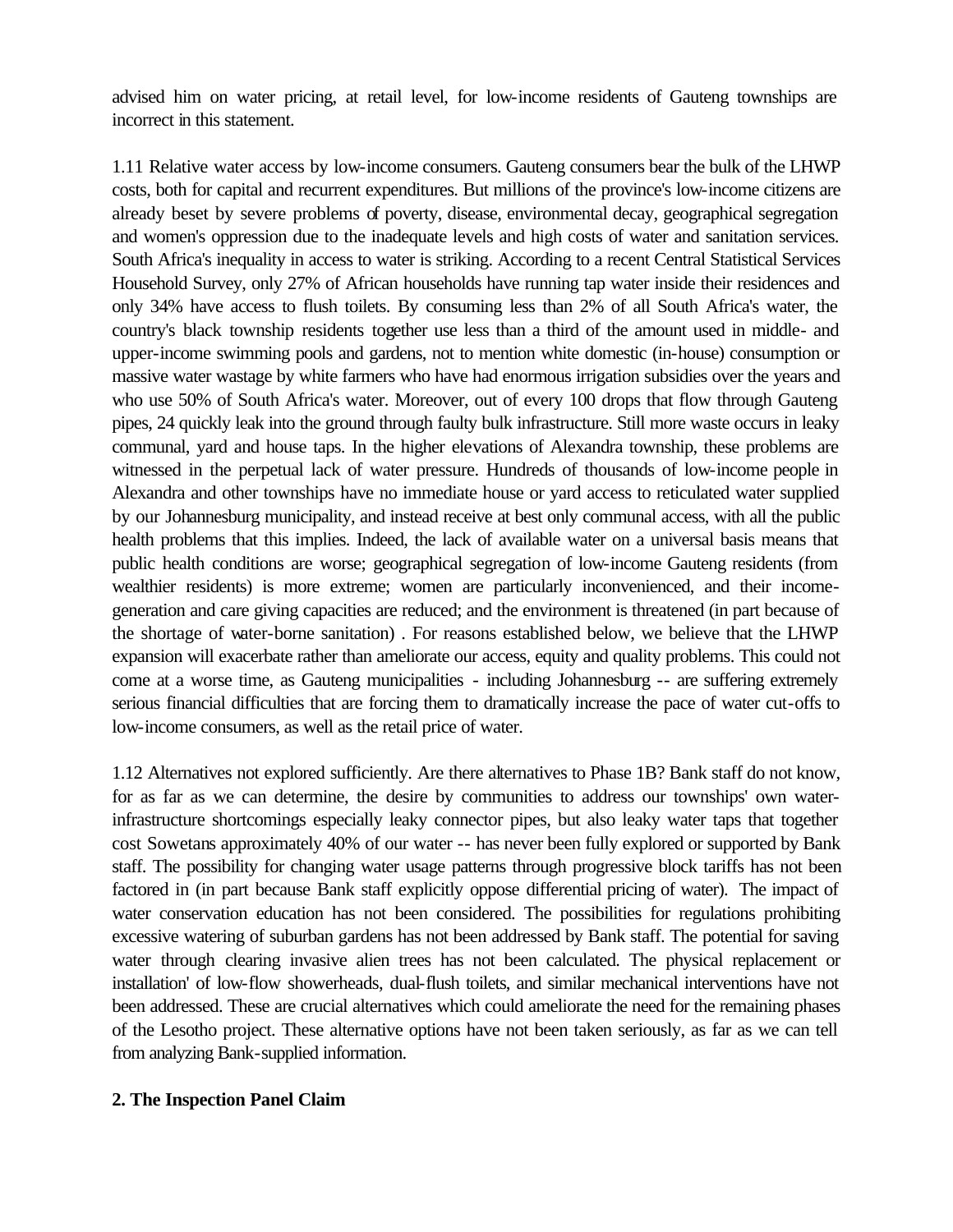2.1 Claimants as affected parties. As residents of Alexandra township, we are part of the low-income consumer population who must pay a disproportionate bill for the LHWP. As "affected parties," the claimants and others similarly situated have suffered and will suffer harm because of violations of Bank policies associated with LHWP Phases 1A and 1B, as outlined below. We 'live within the country or an area immediately affected by the Bank-financed project. Finally, through the contacts of our technical advisors, Non-Governmental Organisations here and abroad, community organisations in Alexandra with which we are allied, and more general public pressure and publicity, our concerns have been repeatedly raised with Bank management. We are not satisfied with the response, particularly in relation to the possibilities of combining demand-side management with universal access to water.

2.2 Summary of Claim. To briefly summarise our concerns, the LHWP represents an expensive, ecologically unsound water supply project whose expansion is not needed for many years (by some estimates, two decades) and that has resulted and will result in a variety of problems that represent material harm to the claimants and our allies:

2.2.1 rising water prices (thus adversely affecting the ability of low-income people to gain access to water, and in the process lowering public health status and environmental conditions, with particular costs borne by women, children and the elderly);

2.2.2 less incentive to instigate demand-side management measures (hence leaving townships with failing infrastructure and limiting the ability of service providers to cross-subsidise);

2.2.3 increased fiscal stress on municipalities (which in turn will cost workers their jobs and/or income, and will lead to greater pressure to reduce subsidies to low income people and to cut off water in the event of nonpayment); and

2.2.4 fewer resources for the capital and recurrent, subsidies required to improve and construct water supply infrastructure appropriate for low-income communities.

2.3 Phase 1B delay is feasible. Over the past six months, information has been presented publicly and privately by South African authorities as well as Bank staff, that lead us to conclude that a significant delay in further LHWP construction is not only possible but would save hundreds of millions of Rand per year (even considering the continuation of payments to Lesotho for water that would have been delivered with Phase 1B, and the economic loss to Lesotho if 1B was delayed). As stated by an official of Rand Water and reported in Johannesburg newspapers on 13 March 1998, "we could drop supply by 40%" and in the process delay the LHWP "by years," hence "conservatively" saving R800 million per annum. That money could be spent on demand-side management alternatives that would conserve water and assure equity.

2.4 Demand-side alternatives not yet investigated. We understand that Bank staff still have not required a full study of demand-side management alternatives before recommending a new LHWP loan, despite its own policies on Alternatives, Economic Evaluation of Investment Options and Water Resources Management, among others. Communications from Bank staff concede that demand-side management should have been studied in much greater been detail at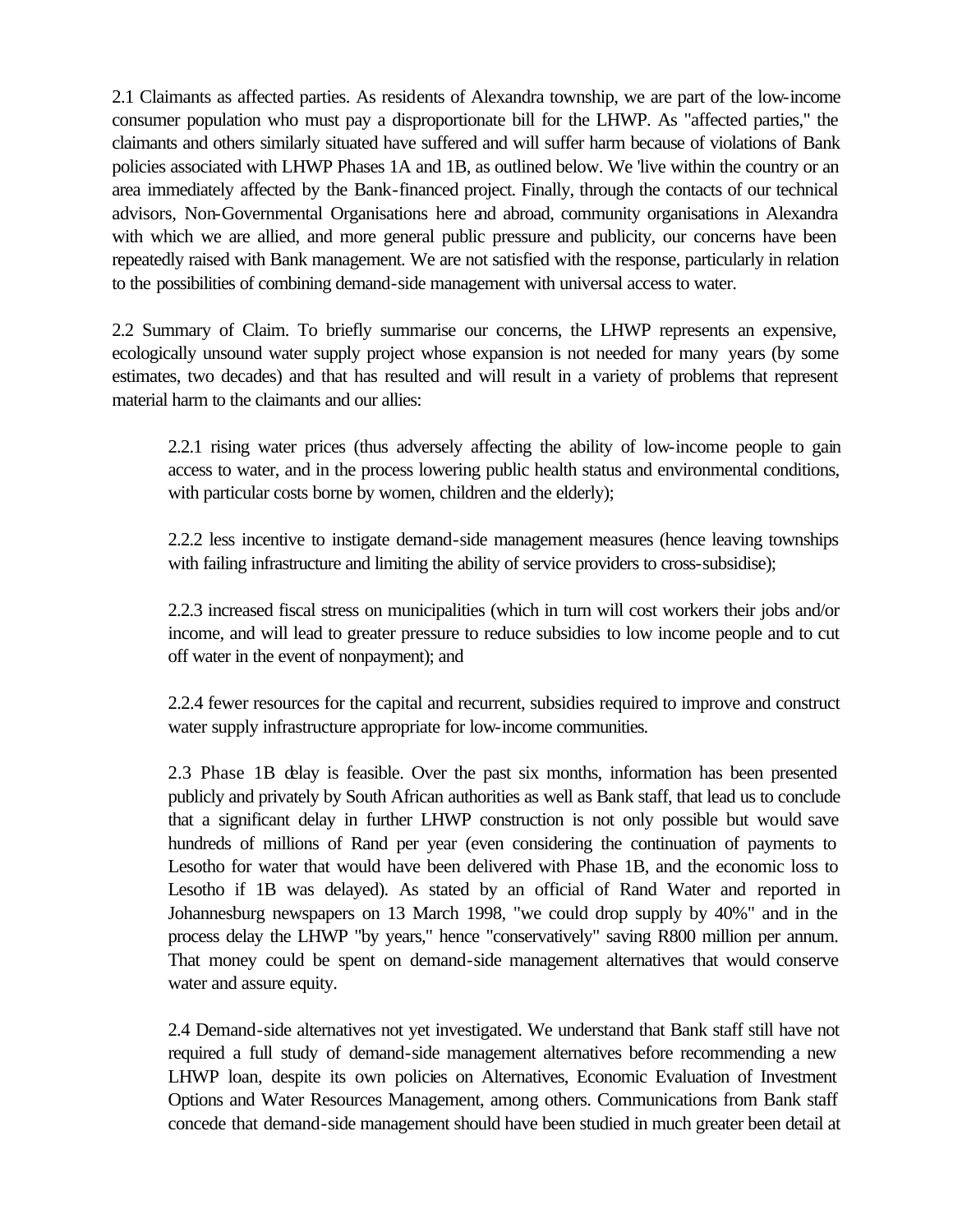the outset, but the concluding argument is that the project is "too far along" to make a delay economically viable. Despite requests and extensive publicity about the issue in the South African press, information or studies that would clarify the economic consequences of enhanced demand-side management have not been made available to us.

2.5 Shortcomings in Bank study on economics of a delay. The Bank's March 1998 study on the economics of a delay in the LHWP downplays the possibility of substantial demand-side management interventions. The new report assumes a 3.3% annual water demand increase in Gauteng, and therefore clearly does not take demand-side management arguments seriously. Specifically, the new study makes the following comments about demand-side management, which indicate a lack of serious consideration of the issues under debate: "It is not clear what the scope is for further demand management ... Demand management capabilities and their impact in South Africa are theoretical and have not yet been tried and tested... The last thorough analysis of water demand in the Vaal system was done in the mid 1980s."

2.6 Implications of proceeding too rapidly with Phase 1B. Thus we are concerned that the decision to proceed based largely on sunk costs ignores the significant economic benefit of demand-side management (thereby failing to seriously consider a viable and important alternative, in violation of several Bank policies). Bank staff seem intent on moving this forward despite clear and obvious problems and policy violations, and we question the incentive structure that appears to encourage Bank staff to throw good money after bad. Bank staff appear to be motivated to move money for the sake of moving money, rather than carefully considering the implications of moving forward with the project or the cost savings, social and environmental benefits inherent in a delay. We question the wisdom of throwing more money at a project when important questions about the need for the project exist. We also note that, as discussed more fully below, continuing with this project will have an enormous effect on South Africa's future water management planning.

2.7 Implications of delaying Phase 1B Than decision. A reconsideration of this project in accordance with the Bank's policies on environmental assessment, consultation, and consideration of investment alternatives would allow the parties concerned to save money and would give further incentive to South African state agencies -- at national, catchment-area and municipal levels -- to focus on steps that are consistent with the objectives of poverty alleviation and access to water for the poor. The authorities could take steps to fix the region's badly leaking delivery system, install water-conserving appurtenances, and implement measures such as tariff reform to reduce use by the biggest and most wasteful users. Otherwise, we believe this very costly project will force Rand Water --responsible for 18% of debt-service costs of the project -- to sell greater amounts of higher cost water. The requirement that Rand Water pays for the unneeded water will generate a strong disincentive for conservation. We believe that the Bank has failed to adequately consider the impacts that the project will have on South African consumers and the environment.

2.8 Delay of approximately ten months required. A delay in a funding decision is necessary until a demand-side management report is prepared, which is anticipated in early 1999. We understand there have been no public studies that document the economic impact on Rand Water of bringing this water on-line before it is needed. Given the inaccuracy of earlier Bank demand estimates (which were overoptimistic by a factor of 40%), the project's economic analysis could be profoundly affected by new information on demand. Moving ahead before the information is complete violates policies on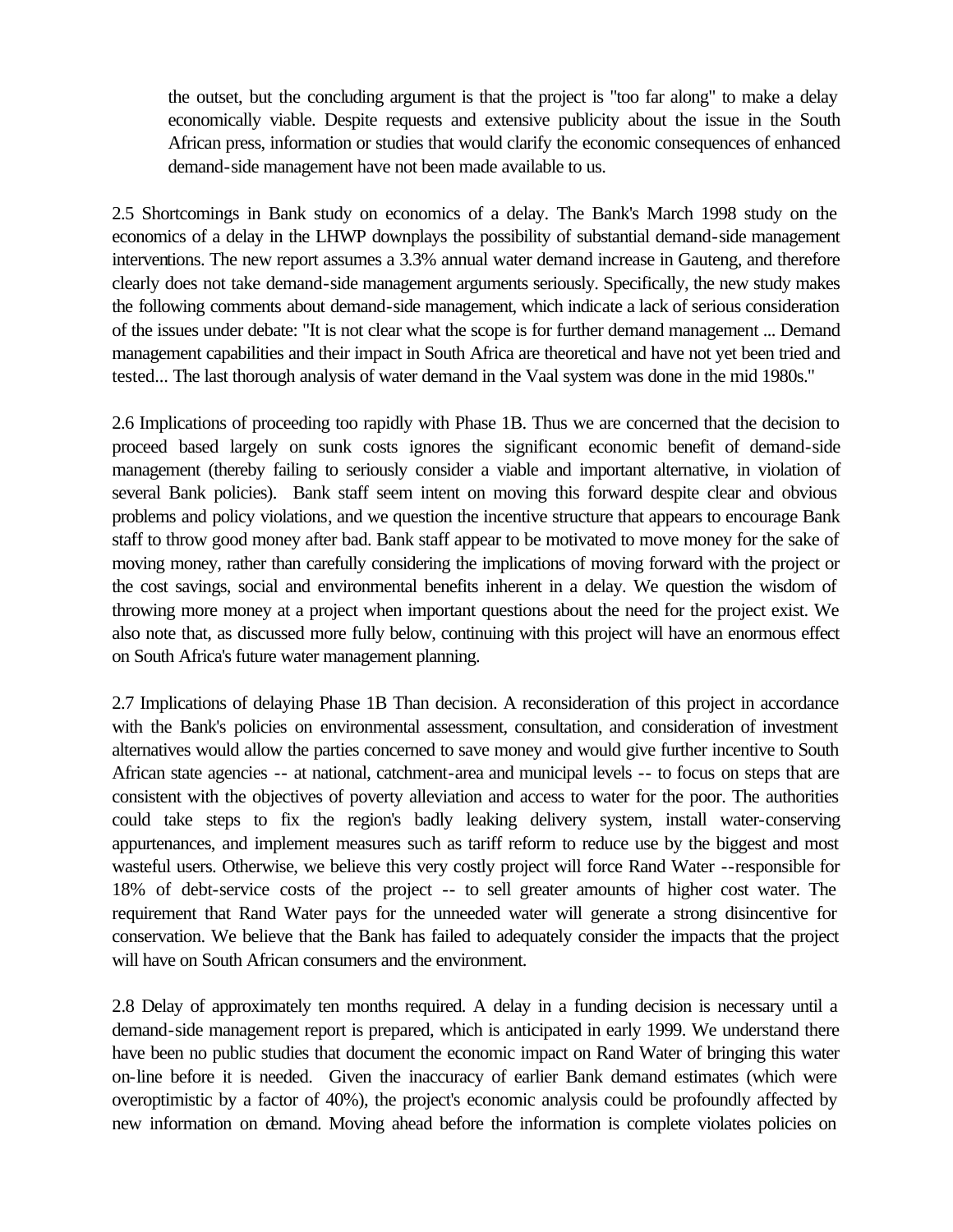Economic Evaluation. To wait ten months for more scientific demand-side management studies would not, Bank staff concede in the study on the economics of delay, result in the withdrawal of favourable bids by construction companies.

2.9 Implications for retail water pricing and investment. Finally, the claimants are also concerned that the high cost of LHWP water will worsen the impact that follows directly from other Bank advice to the South African government regarding fiscal management, water pricing and infrastructure investment. The Bank's policy advice and the Bank's promotion of LHWP are integrally linked, as was demonstrated during an October 1995 presentation by Bank staff to a Department of Water Affairs and Forestry (DWAF) conference. At that conference, detailed water pricing principles contrary to those advocated by civic associations and even the main purchaser of LHWP water, Rand Water, were promoted during a Bank slide presentation on the LHWP, notwithstanding explicit suggestions to the contrary by civic movement representatives and Rand Water in consultations prior to the conference. Indeed the Bank's South African policy advice -- in the water sector for both urban consumers and low-income rural farmers (during the October 1995 conference and in subsequent communications with DWAF) and regarding infrastructure investment (the Urban Infrastructure Investment Framework of March 1995) - has consistently contradicted the traditional civic movement demand, and constitutional guarantee, that water is considered a human right, and that a universal entitlement be provided. The Bank staff's advice is also opposite to that found in the 1994 World Development Report: Infrastructure for Development, and is fundamentally incompatible with the Bank's mission of poverty reduction, as discussed below.

2.10 Implications for municipal fiscal stress. Municipalities have borne the costs of rising water prices and limited retail affordability in recent months, and are passing them on to workers, who are increasingly suffering wage and retrenchment pressure, and to communities, in the form of increased levels of water cut-offs. This reflects both overall municipal fiscal stress (as central to local grants declined by 85% in real terms from 1991/92 to 1997/98) as well as higher priced bulk water costs. Debts by Gauteng municipalities for bulk sewerage and bulk water supplies that are more than 60 days overdue amounted to R69 million at the end of 1997, and another R20 million in water-related debts were between 30 and 60 days overdue. The 24 Gauteng municipalities raised total income of R968 million from water bills to all classes of consumers in 1997 and spent R1 019 million on water services (a deficit of R51 million). In contrast, of the 236 municipalities that report across South Africa, water bills raised R 2414 million in 1997, and expenditures were just R 2388 million (a surplus of R 26million). This is surprising given that Gauteng is South Africa's wealthiest province. The fiscal stress caused by deficits on the water account are part of the reason that the following Gauteng municipalities were declared, in December 1997, to be in default of government "viability" criteria (sufficient cash and investments to meet one month's personnel bill): Johannesburg, Pretoria, Alberton, Brakpan, Randfontein, Bronkhorstpruit, Walkerville and Vereeniging Koponong.

2.11 Implications for low-income residents. The direct consequence of rising indebtedness has been intensified municipal "credit control" against those households who can not afford to pay for increasingly costly water. Rand Water price increases announced in February 1998 - which were more than 50% above the inflation rate, because 75% of the increase is from the LHWP -- will affect the claimants at a time that unemployment is increasing, overall municipal bills are being increased and some Wealthy ratepayers are offering stiff resistance to paying their fair share. The implications of rising water prices and the lack of a "lifeline tariff" -- a basic water service available to even to the very poor -- include not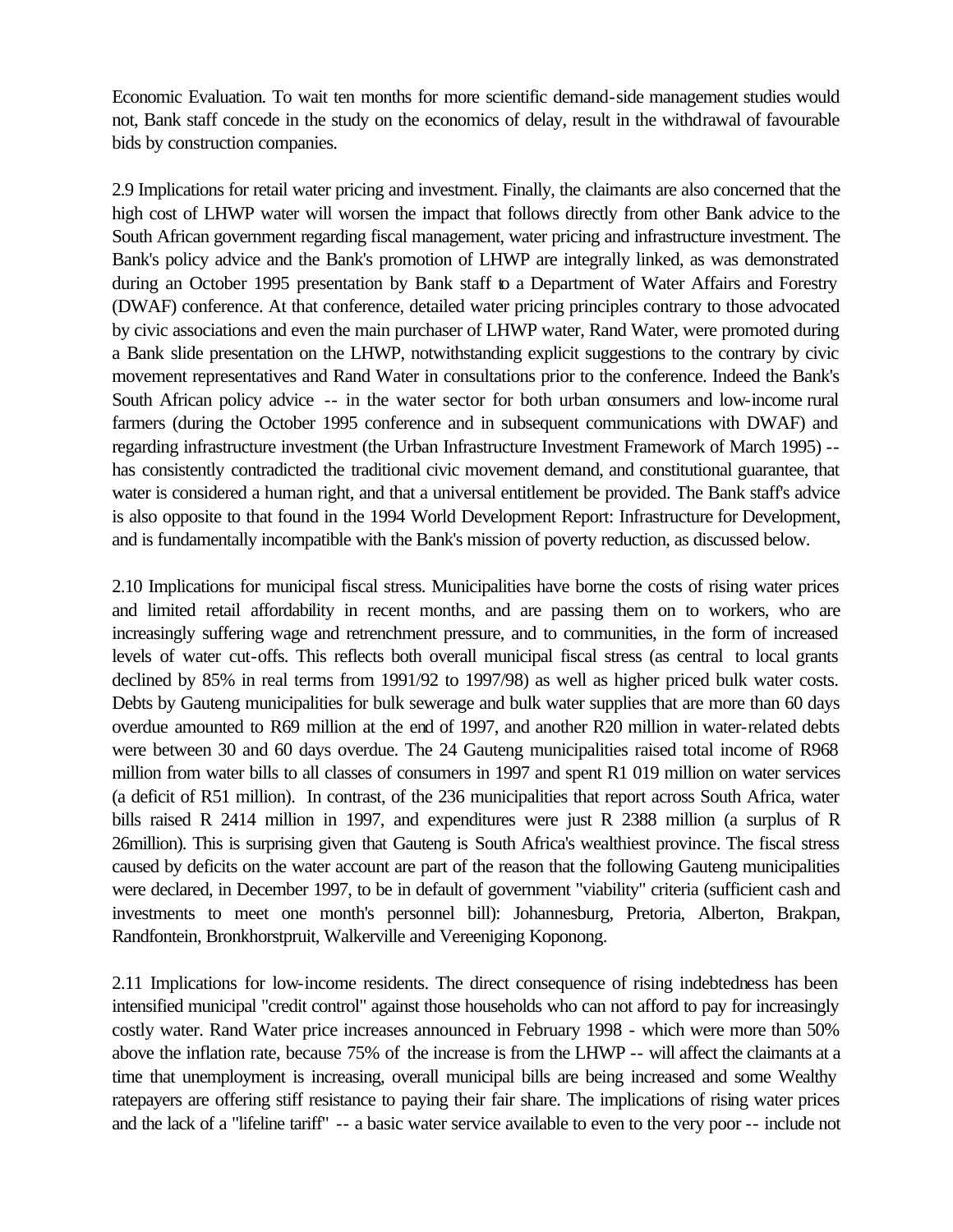only switching of funds in household budgets away from other necessities, but also a dramatic increase in residential water cut-offs in Gauteng since early 1997. According to the Department of Constitutional Development's "Project Viability," 24 out of the 30 Gauteng local authorities (representing a population of more than 12 million people) that replied to an official questionnaire, engaged in water cut-offs. These cut-offs affected 512 households in the first quarter of 1997, 932 households in the second quarter, 1 210 households in the third quarter and 5472 households in the fourth quarter. The ability of many of these households to afford their bills was limited, as witnessed by the fact that only 252, 449, 613 and 1 064 Gauteng households were reconnected in those four quarters of 1997, respectively. There are many other potential indicators of the costs of increasing water tariffs associated with the LHWP, including public health costs and ecological problems (as excessive water-borne sanitation costs lead to informal sanitation arrangements), most of which generate a bias against low-income women, which should also be researched and factored into the water pricing and access policies. However, these are at present not being adequately considered, due to the intensive pressure municipalities face to balance their books in the very short term.

## **3. Contact with the World Bank**

3.1 Contact with the World Bank. Prior to filing the Inspection Panel submission of 3 March, civic association leaders took the following steps to resolve differences with the World Bank:

3.1.1 initial discussions were held between Bank staff, South African National Civic Organization (SANCO) staff and Rand Water officials in September 1995, in which the civic position (endorsed by Rand Water) in favor of lifeline water supplies and cross-subsidies was recorded but formally opposed by Bank staff (indeed the civic position was specifically rejected by Bank staff during a October 1995 DWAF conference, in spite of lifeline supplies being recommended in the previous year's World Development Report as well as the ANC's Reconstruction and Development Program, which was its campaign platform in 1994 and hence its mandate to govern);

3.1.2 there was a subsequent identification and 'discussion of the problem of inadequate demand-side management analysis at an NGO consultation meeting (attended by a researcher who serves Gauteng civic organizations) at the World Bank in Washington, DC on 23 October 1997, where once again Bank staff rejected without serious consideration the position put forward on behalf of lifeline water supplies and cross-subsidies;

3.1.3 there were subsequently several e-mail requests to World Bank staff for information concerning the relationship of the LHWP to Bank policy advice on water pricing and tariffs, in October-November 1997;

3.1.4 several e-mail invitation letters and oral invitations were sent to World Bank staff (based in both Washington and Pretoria) in November 1997, to join 80 Alexandra and Soweto township leaders at--and present information to, and learn from a large workshop (on 16 November in Johannesburg), specifically about the LHWP and its implications for Gauteng communities (Bank staff did not attend, notwithstanding indications they would);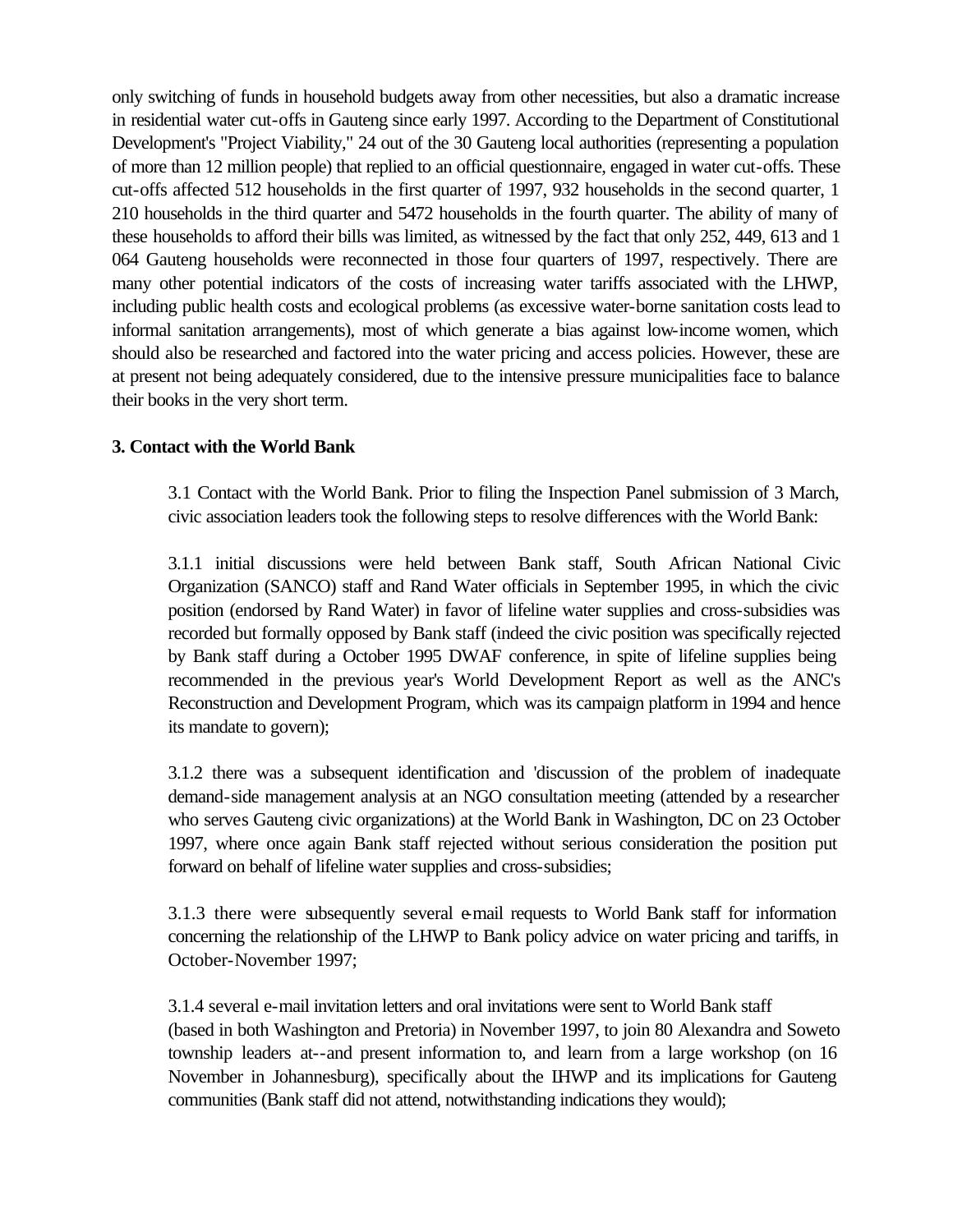3.1.5 an e-mail letter was sent to World Bank staff on 26 November 1997, clarifying the position of the civic associations and requesting information on how to bring a Claim to the Inspection Panel;

3.1.6 an e-mail invitation was sent to World Bank staff to tour Alexandra township in December 1997 (the invitation was initially accepted but then rejected);

3.1.7 a public statement was made by many Non-Governmental Organizations concerning the need for a delay in Phase 1B on the occasion of the 20 January initial transfer of water;

3.1.8 there was a meeting between Alexandra and Soweto civic leaders and World Bank staff on 21 January 1998; and

3.1.9 a follow-up letter was sent to World Bank staff on 27 February 1998, specifying the civic movement's objections to the LHWP.

3.2 World Bank reactions. World Bank staff had private discussions with leaders of the Alexandra and Soweto communities, but it is disappointing that there was not direct Bank contact with larger groups of low-income Gauteng residents affected by the LHWP. Opportunities to visit the affected townships and meet their residents in order to experience firsthand the water problems were declined by Bank staff. The Bank also made public its responses to civic concerns through two newspaper articles' that appeared in Business Day: "Delaying water project 'would increase risk of severe shortages'," 5 February; "SA advised to proceed with Lesotho project," 25 March. Business Day is not, however, widely available within Alexandra township.

3.3 Inadequate response to concerns. The Bank's response to legitimate community concerns has, to date, been inadequate. The need for attention to the demand related issues raised is largely unmet, even though the Bank has enormous resources available to conduct demand-side management studies and make staff available for consultations with affected communities. The acknowledged lack of scientific demand-side management research conducted by the Bank is disturbing, particularly when considering the enormous cost implications for our region's consumers. Bank staff owe it to those paying the LHWP's bills to ensure that their research is water-tight, and that they have communicated this research to Gauteng consumers in a proactive manner.

#### **4. Contact with the South African Government**

4.1 Contact with the South African government. In addition to making concerns known to the Bank, additional steps were taken by civic leaders to address the problems within South Africa (prior to the withdrawal of the Inspection Panel submission on 20 April)

4.1.1 an initial statement of concern was made to South African authorities, in the form of a protest march from Soweto to the Johannesburg Southern Metropolitan Local Council over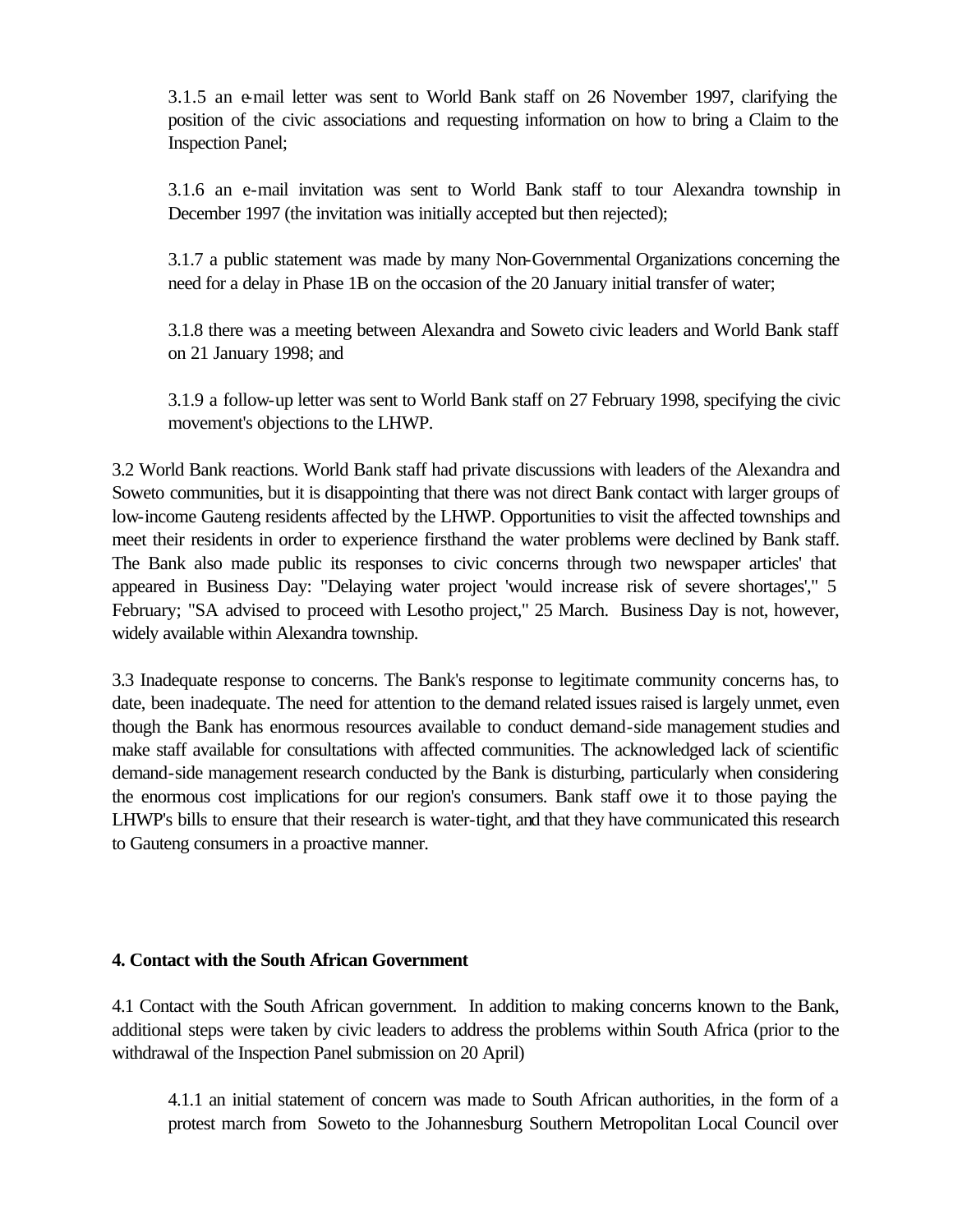dramatic increases in water bills (which were entirely attributed by Johannesburg councillors to the LHWP) on 22 July 1996;

4.1.2 a meeting /workshop with Rand Water was held on 16 November 1997;

4.1.3 a letter setting out these concerns was sent to Minister Asmal in January 1998, and a meeting was held on 6 March 1998.

4.2 Government support for Phase 1B. The South African Government has not responded with detailed studies as to whether Phase 1B can be delayed through a demand-side management strategy. It is possible that Minister Asmal may, over time, be successful in implementing more sensible water policies with a demand side management orientation. However in the short term, high levels of pressure from vested interests, including World Bank staff, appear to have generated an official South African Government decision in favour of proceeding with Phase 1B, notwithstanding documented opposition from technical experts employed by Rand Water. There has also been explicit intimidation by the South African government against the use of the World Bank Inspection Panel mechanism to help resolve the concerns. For these reasons, it is imperative that the Inspection Panel mechanism be brought to bear as a neutral referee.

# **5. Applicable World Bank Policies and Operational Directives**

5.1 Relevant policies. The World Bank abides by numerous policies and procedures that may have been violated by the LHWP. These policies are applicable (though not universally) to Phase 1A as well as (universally) to the next phase of the project, Phase 1B, now under consideration by the Bank. The following are relevant policies which we believe were violated by Phase 1A (though some did not apply at the time 1A was constructed) and that will. be violated by Phase 1B.

5.2 OD 4.00, Environmental Policy for Dam and Reservoir Projects (Consultation) Para 19. Consultation with Non-governmental Organizations (NGOs) and Affected Groups, states: "Community organizations, research centers, environmental advocates, and other NGOs can often provide valuable perspectives on improving both project design and implementation. To tap these perspectives, the Bank encourages consultations by project authorities (including consultants preparing the project) with appropriate NGOs, particularly local NGOs ... In addition, the Bank encourages consultation between project executing agencies and the population affected by the project, as part of the project design process."

5.2.1 As consumers and citizens who will have to pay for the LHWP, we have not had a truly adequate consultation with the Bank at any stage of this project, but the failure to consult more widely, notwithstanding opportunities presented to World Bank staff, is especially evident and problematic in light of the questions raised about demand-side management and project costs.

5.2.2 We believe it essential that civil society be brought into a public debate about the expansion of the LHWP, in part through a project delay. Because low-income water consumers have not been adequately consulted, we will suffer adverse consequences, including less access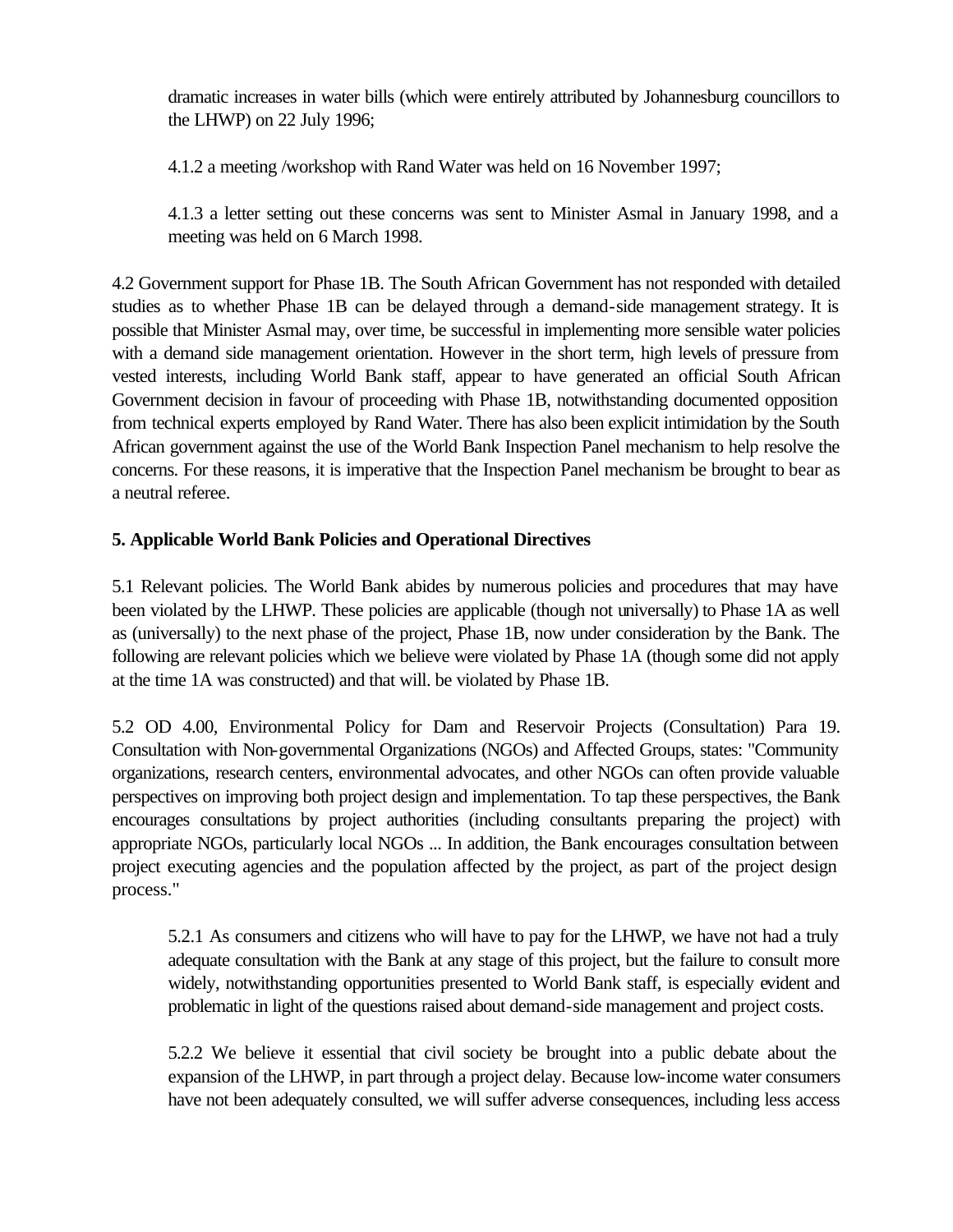to Government officials and lower consciousness of our conditions than would have otherwise been the case had Bank staff taken seriously their mandate in the area of consultation.

5.3 OD 4.00, Environmental Policy for Dam and Reservoir Projects (Design Alternatives). Para. 5, Design Alternatives, states: "Design of investment programs for supplying water or energy should consider demand management as well as supply options (e.g., conservation of water and energy, efficiency improvements, system integration, cogeneration, and fuel substitution)

5.3.1 The Bank has not fully investigated demand-side management options during the planning of either phase of the LHWP. As noted above, Bank staff have inadequately responded to findings relating to demand-side management, by failing to conduct rigorous evaluations prior to seeking further funding for 1B. It is possible that effective demand-side management could delay for many years the need for this massive project, and Bank staff's failure to consider this possibility seriously is a fundamental violation of Bank policy with considerable economic, social and environmental impacts. Moreover, the Bank's initial 1A demand calculations were terribly inaccurate -- 40% higher than actually occurred -- and it is worrying that scientific analysis associated with 1B-related water demand will not be available for some time.

5.3.2 Demand-side management in the townships has not been taken seriously by officials, for it is only now that attempts to address faulty, apartheid-era infrastructure are being made, and even now only in a tentative way without sufficient financial commitment. It is true that there are (very minor) financial commitments now being made in these areas, but in the context of municipal fiscal stress discussed above these are not likely to make a substantial difference. We are aware that the Bank has made its own contributions to South African debates over demand-side management, but in these contributions, Bank staff have overstressed financial (not economic) efficiency measures (through a proposed pricing system) and downplayed -- often even arguing explicitly against - entitlement access through the kind of lifeline tariff and progressive block tariff measures supported widely in South African townships, and endorsed in the World Development Report 1994 and the Reconstruction and Development Program. The latter document clearly specified the need for tariff restructuring, cross-subsidies and lifeline services to the poor:

- To ensure that every person has an adequate water supply, the national tariff structure must include the following:
- a lifeline tariff to ensure that all South Africans are able to afford water services sufficient for health and hygiene requirements;
- in urban areas, a progressive block tariff to ensure that the long-term costs of supplying large volume users are met and that there is a cross-subsidy to promote affordability for the poor, and
- in rural areas, a tariff that covers operating and maintenance costs of services, and recovery of capital costs from users on the basis of a cross-subsidy from urban areas in cases of limited rural affordability (section 2. 6. 10).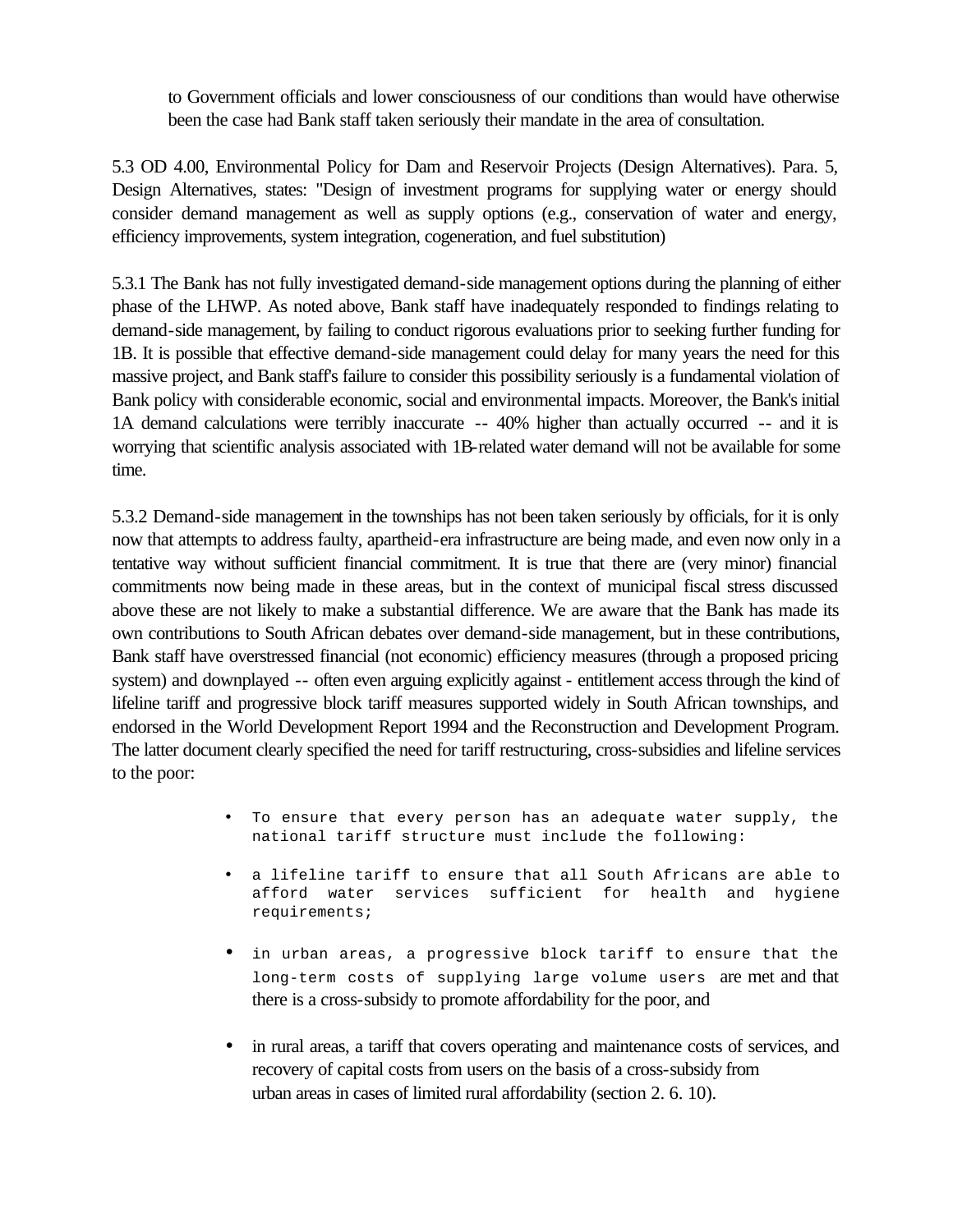5.3.3 Similar points were also made repeatedly in the World Development Report 1994, though they were rejected by Bank staff operating in South Africa (both in the water pricing advice and in the Urban Infrastructure Investment Framework):

> There are, however, ways in which infrastructure subsidies can be structured to improve their effectiveness in reaching the poor. For example, for water, increasing-block tariffs can be used -charging a particularly low "lifeline" rate for the first part of consumption (for example, 25 to 50 liters per person per day) and higher rates for additional "blocks" of water. This block tariff links price to volume, and it is more efficient at reaching the poor than a general subsidy because it limits subsidized consumption. Increasing-block tariffs also encourage water conservation and efficient use by increasing charges at higher use. These tariffs are most effective when access is universal. When the poor lack access, as is frequently the case, they do not receive the lifeline rate and typically end up paying much higher prices for infrastructure services or their substitutes (pp.80-81).

5.3.4 The Bank staff's acts of omission are having and will continue to have serious material, adverse consequences for low-income residents -- such as water cut-offs, water wastage and unhygienic conditions associated with leaky township water systems -- and will in the process exacerbate the dramatic inequalities between races and income groups inherited from the apartheid era.

5.3.5 As mentioned above, many design alternatives to the LHWP are now being seriously explored within DWAF. Yet various demand-side techniques have apparently not been factored into demand schedules or demand curves for the Vaal basin. They include repairing our townships' leaky connector pipes and leaky water taps, modernizing and fixing meters, changing water usage patterns through progressive block tariffs, promoting water-sensitive gardening and food production, intensifying water conservation education, regulating or prohibiting excessive watering of suburban gardens, implementing other water use regulation, clearing invasive alien trees, promoting school water audits, billing consumer with more informative material, and installing low-flow showerheads, dual-flush toilets and similar mechanical interventions. The Bank has the resources to -- and-should as a matter of policy -evaluate such. options, but in the case of both phases of LHWP, did not. In violation of Bank policies, alternative options have not been considered seriously.

5.4 OP 10.04, Economic Evaluation of Investment Options. Para. 3, Alternatives, states: "Consideration of alternatives is one of the most important features of proper project analysis throughout the project cycle. To ensure that the project maximizes expected net present value, subject to financial, institutional, and other constraints, the Bank and the borrower explore alternative, mutually exclusive, designs. The project design is compared with other designs involving differences in such important aspects as choice of beneficiaries, types of outputs and services, production technology, location, starting date, and sequencing of components. The project is also compared with the alternative of not doing it at all." Moreover, Para 5. Sustainability, states: "To obtain a reasonable assurance that the project's benefits will materialize as expected and will be sustained throughout the life of the project, the Bank assesses the robustness of the project with respect to economic, financial, institutional, and environmental risks. Bank staff check, among other things, (a) implementation to ensure that the project functions as designed, and 9b) whether critical private and institutional stakeholders have or will have the incentives to implement the project successfully."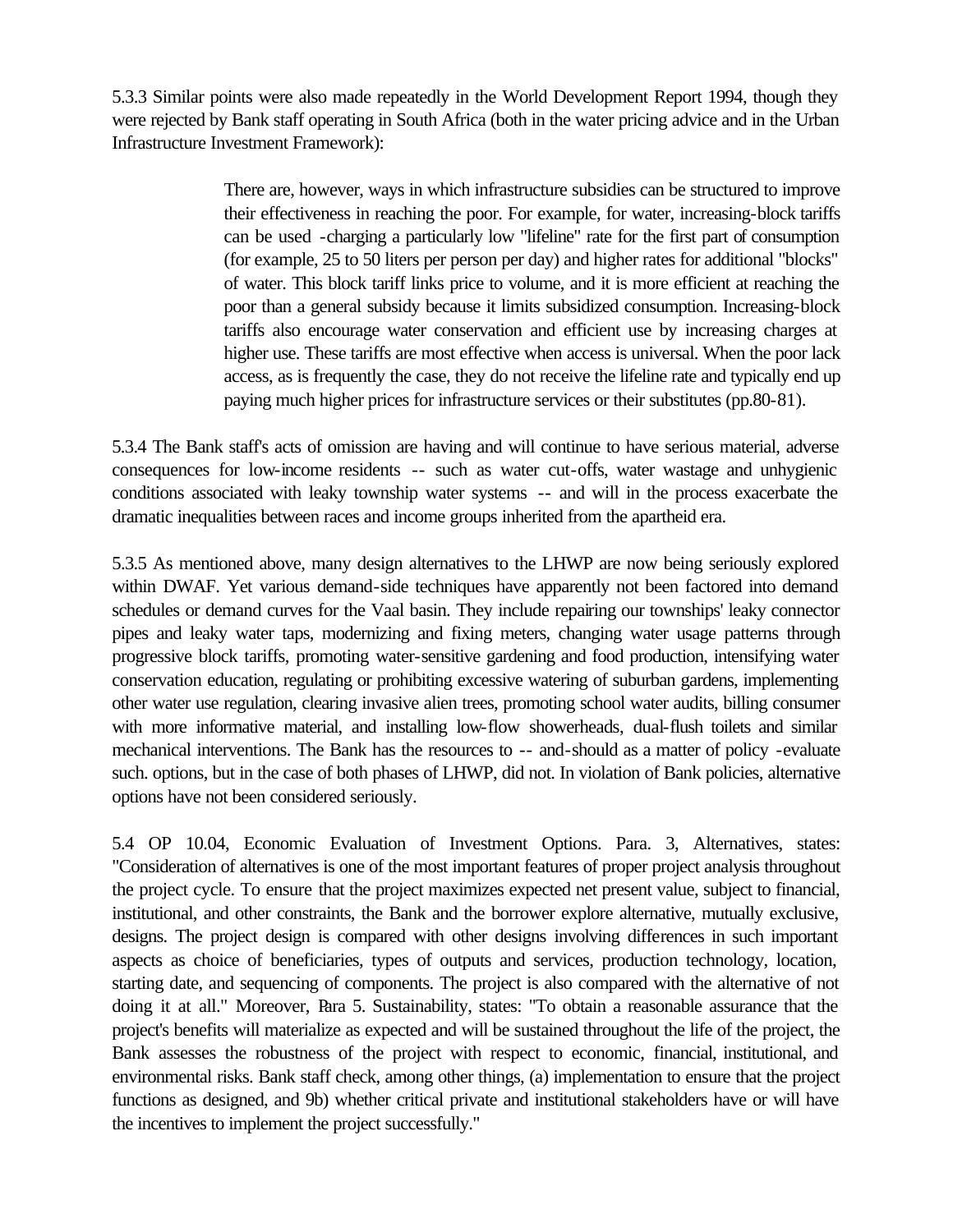5.4.1 There has been little or no analysis of how building either 1A from 1986-97, or building the proposed 1B now, before the water is needed, has affected and will affect Rand Water and its end-users, especially low income users with inadequate access to water or who suffer the effects of failing infrastructure. Analysis conducted to date does not sufficiently evaluate alternatives to 1B, by fully considering the costs and benefits -- including social and environmental benefits of not building the project. In short, Bank analysis regarding 1A was innocent of any of the economic and sustainability concerns we raise now, and analysis of 1B's optimum starting date has not seriously incorporated demand-side management possibilities, and hence is weighted toward funding and completing the project at the earliest opportunity. A more thorough analysis of 1B may reveal that a major delay is not only cost-effective but also desirable.

5.4.2 One important economic justification for building the project now is the possibility of a major drought. The detailed economic analysis of drought, and possible scenarios for dealing with it other than building this dam, have not been shared with affected communities. Whether demand-side management that could reduce the supply need by 40% would mitigate the drought costs has not been considered by the Bank. Moreover, the expansion of water storage (through Phase 1B's construction) beyond that presently required will have the effect of hindering conservation efforts, compared to the option of dam delay, thus exacerbating problems in the event of a drought.

5.4.3 The sustainability of Phase 1B has not been securely established, since a thorough study on its impacts. on the downstream environment is not yet complete and will not be for a few years. The Orange River is already suffering from over-allocation problems downstream, and this project will add to that problem. Again, the Bank is proceeding with a project without considering the important social and environmental impacts of its actions, in violation of its policies.

5.4.4 This project is also not sustainable economically, due to the burden it will place on Rand Water and its end-users. To illustrate, according to 1995 Bank reports, a cubic meter of water from the Vaal Dam costs ..(in SA currency) 8 cents (US\$0,016), from Bloemhom 10 cents, from Tugela Vaal 21 cents, and from the combination of Lesotho's Katse (complete) and Mohale (proposed), a staggering Rl,50 (US\$0,30). Bank staff have told Minister Asmal that it would be "economically appropriate" to raise the price of Vaal water from 30 cents to Rl,50 per cubic meter. To put this in perspective, the three other projects provide Gauteng with 2,3 billion cubic meters a year, while the two Lesotho dams together would add just another billion. There has been no published information on whether the economy of Gauteng can absorb such price increases.

5.5 OP 4.07, Water Resources Management. Para. 1 states: "Bank involvement in water resources management entails support for providing portable water, sanitation facilities, flood control, and water for productive activities in a manner that is economically viable, environmentally sustainable, and socially equitable." Moreover, Para. 2 states: "The Bank assists borrowers in the following priority areas: (a) Developing a comprehensive framework for designing water resource investments, policies and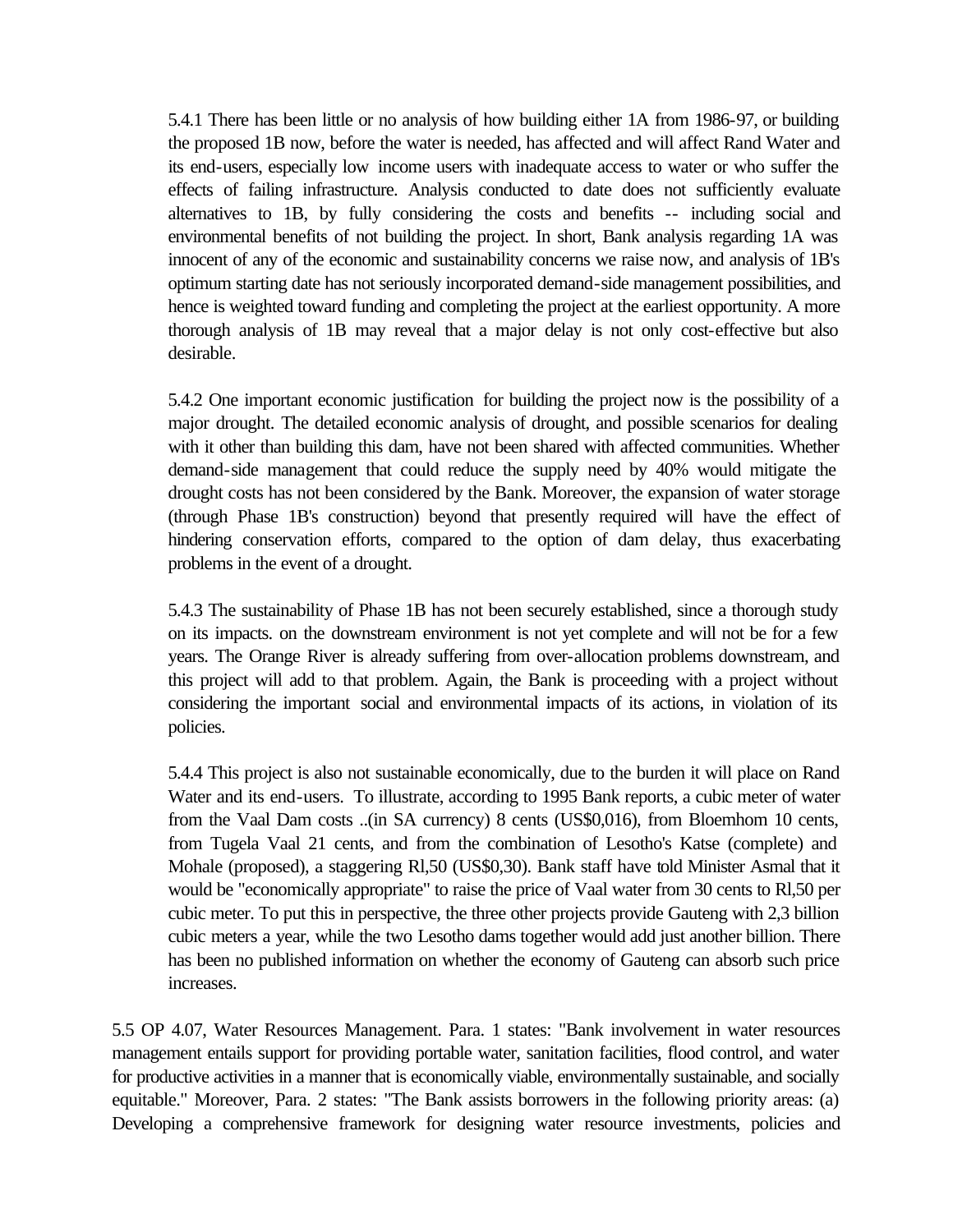institutions. Within this framework, when the borrower develops and allocates water resources, it considers cross-sectoral impacts in a regional setting (i.e. a river basin). (b) Adopting pricing and incentive policies that achieve cost recovery, water conservation, and better allocation of water resources. (c) Decentralizing water service delivery, involving users in planning and managing water projects, and encouraging stakeholders to contribute to policy formulation. The Bank recognizes that a variety of organizations 'private firms, financially autonomous entities, and community organizations may contribute to decentralizing water delivery functions. Thus it supports projects that introduce different forms of decentralized management, focusing on the division of responsibilities among the public and private entities involved. (d) Restoring and preserving aquatic ecosystems and guarding against overexploitation of groundwater resources, giving priority to the provision of adequate water and sanitation services for the poor."

5.5.1 Because the LHWP will result in water cost increases (9% this year, following a 30% increase last year) of above the inflation rate (last year below 8% and presently below 6%) for poor users (according to Standard and Poors analysis of Rand Water, and-in a press conference on 27 February, according to Rand Water itself), and because it will add supply that is not needed at this time, the LHWP does not meet the standard of social equity described in this directive, and fundamentally contradicts the terms of OP 4.07. It will likely reduce the incentive to force the biggest users to practice water-conservation and will not encourage better allocation of resources -- in fact, more likely Phase 1B will have the opposite effect.

5.6 OD 4.15 Poverty Reduction. Para. 28 states: "The Bank's role in supporting poverty reduction through individual investment operations goes beyond financing. The Bank supports sustainable; high return projects and project components that benefit the poor and that would not be done, or would be done differently, without the Bank. Since an improved policy framework can increase the returns to individual projects, Bank project support should also encourage the authorities to eliminate policy and institutional biases against the poor." Moreover, Para. 39. states: "Popular Participation and NGOs Effective implementation and operation of most poverty-reduction projects require the active involvement of the beneficiaries. Active beneficiary participation also should be built into earlier stages of the project cycle. Participation is most critical to the success of projects designed to help specific groups of people. It is important, for example, in family planning, community health, food security, urban upgrading, nutrition, and community water supply projects."

5.6.1 In contradiction of the terms of OD 5.16, this project will create undue burdens on lowincome people, not only on project-affected people in Lesotho, but in Gauteng Province, where as noted, water rates have already risen dramatically due to the LHWP and are expected to rise further as the LHWP bills begin to rise. Bank staff have in fact helped to undermine attempts to serve the needs of low-income people and rather than eliminating, are encouraging "policy and institutional biases against the poor." To undertake such a costly infrastructure project well before it is needed shows, we believe, a bias against low-income people (in favour of those associated with-the very profitable construction of the LHWP), who would be better served by changes in water allocation, repair of leaky infrastructure, a daily lifeline amount of water (50-60 liters per capita per day is the Reconstruction and Development Program medium-term objective) and other approaches.